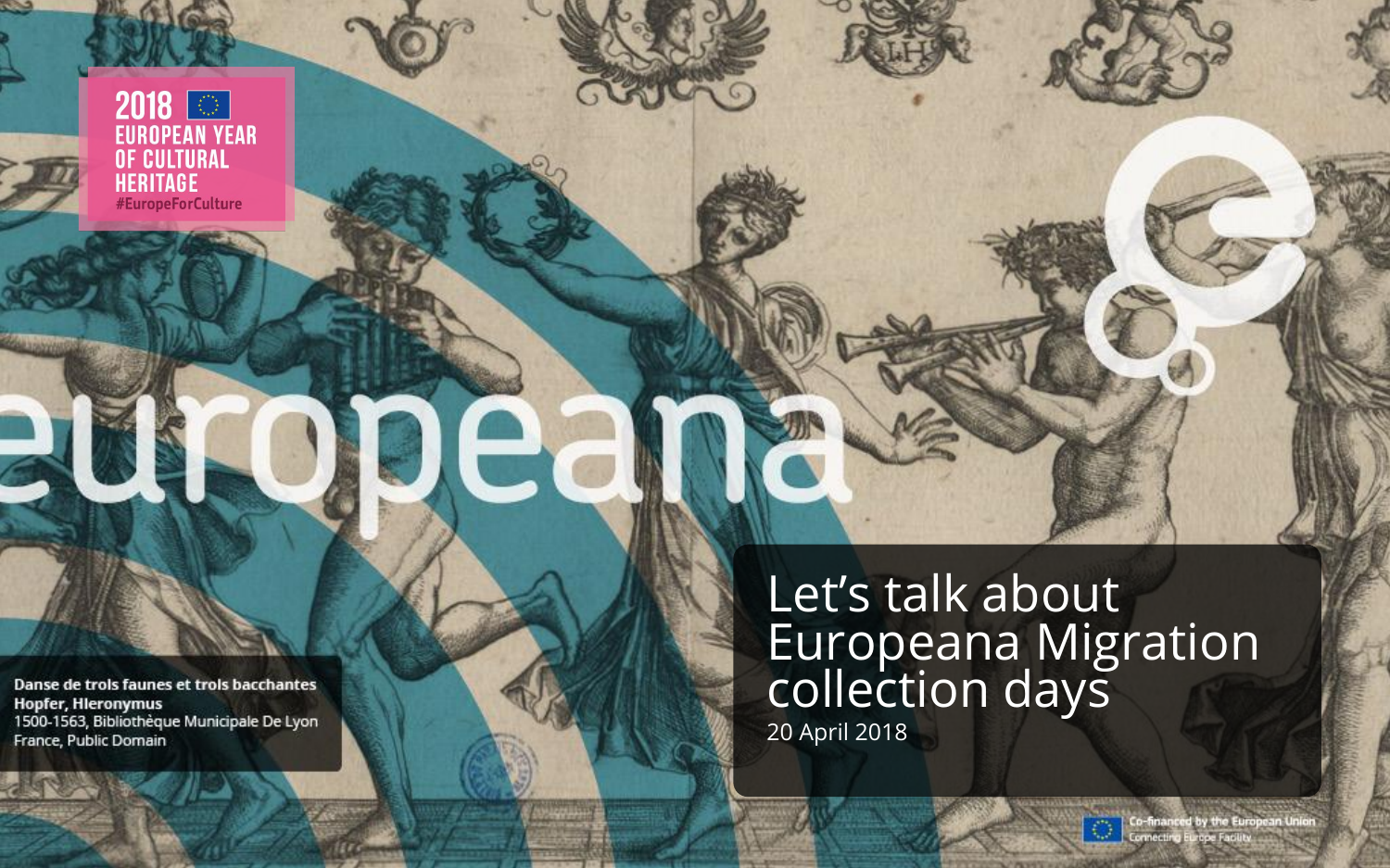# **Talking about Europeana Migration**

To help you talk about and promote your Europeana Migration Collection Day we've put together the key pieces of text and the messages that you will need, whether it's to explain what Europeana Migration is all about, what a collection day is and why you are running one, or to let people know what will happen on the day.

If we've missed something that would be useful - let us know! Contact [Beth.Daley@europeana.eu](mailto:Beth.Daley@europeana.eu)

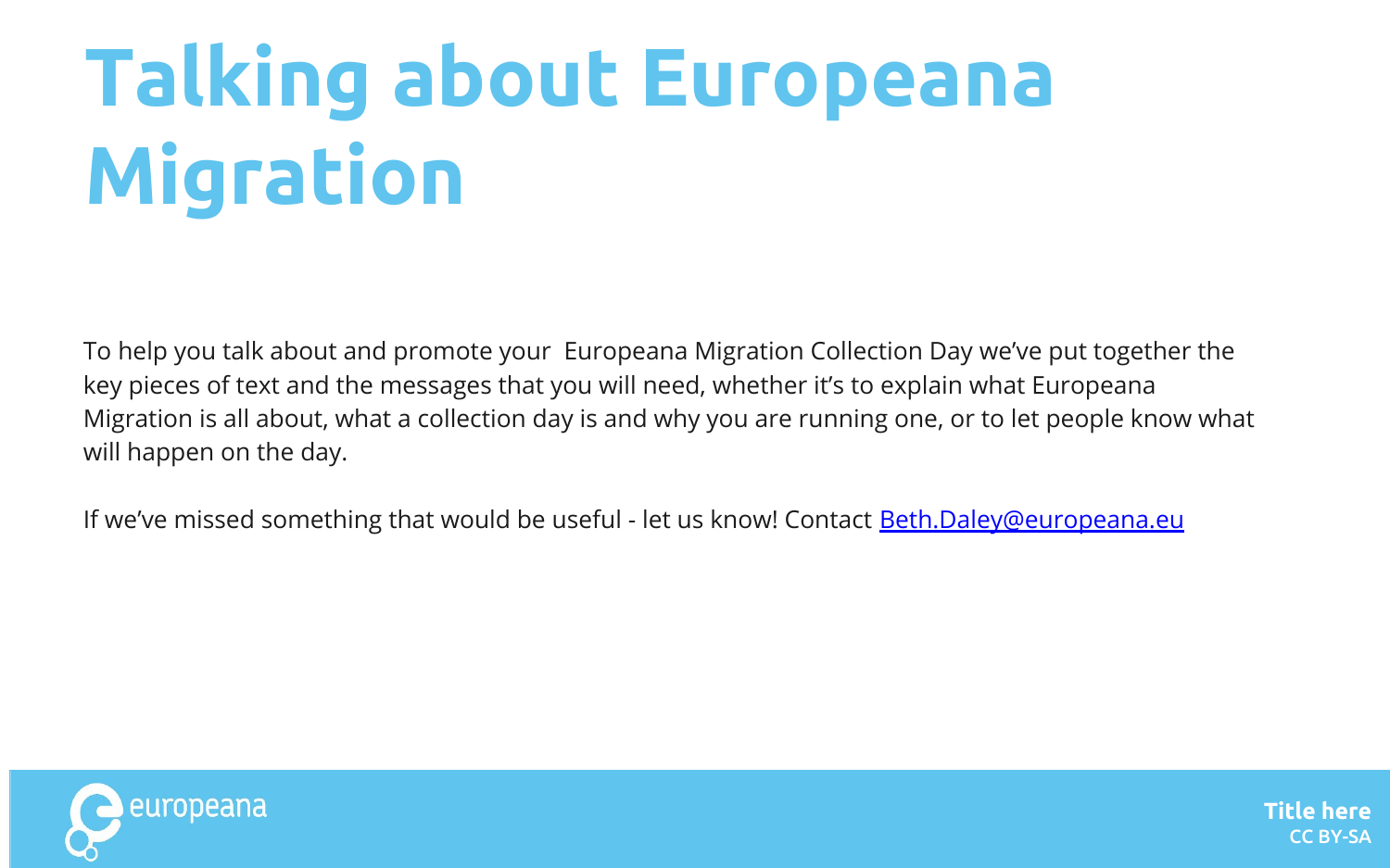# **About Europeana Migration**

In partnership with migration museums across Europe, and as part of the European Year of Cultural Heritage, Europeana is inviting people young and old to be part of its project to build an online collection dedicated to migration.

#### **What has migration got to do with cultural heritage?**

People have moved from one place to another for as long as the human race has existed. And it is evident in the world around us. We can get an Indian curry to eat tonight as easily as a Greek mezze or an Italian pizza. We can wear jeans from Nîmes, with a MacDonald clan tartan scarf and a Moroccan Fez hat. We can listen to opera, hip hop, classical or soul music.

#### **Telling the story of Europe**

Looking at migration to and from Europe historically, Europeana aims to show that the geographical moving of people makes culture richer. Our cultural heritage shows us that the Europe we inhabit today is the result of a flow of people and ideas, and that migration is woven through and enriches our everyday lives in many ways.

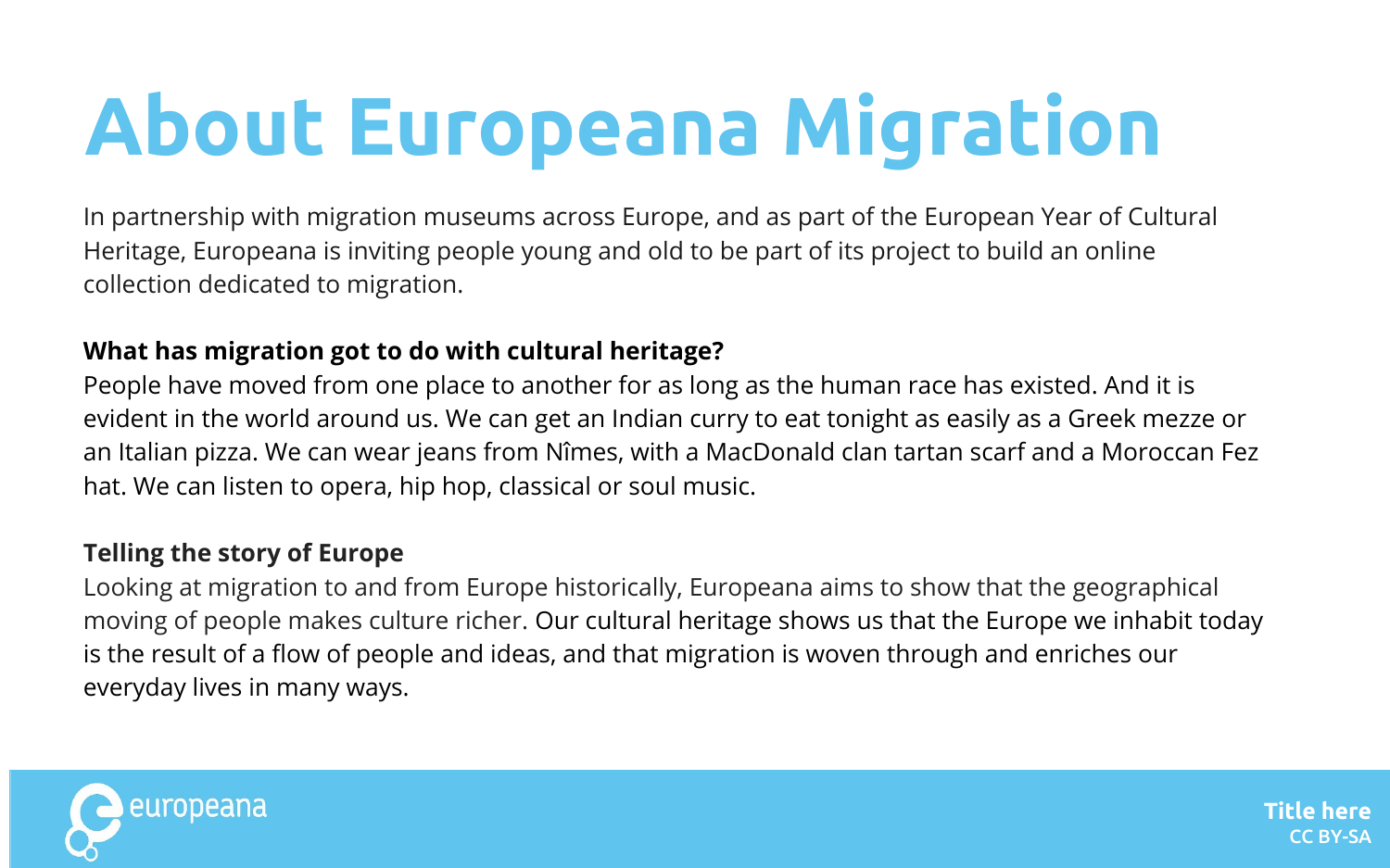# **About the European Year of Cultural Heritage**

2018 is the **European Year of Cultural Heritage**. Launched in Milan in December 2017, citizens across Europe have been invited to explore what cultural heritage offers in all its forms. Europeana is the digital face of the European Year of Cultural Heritage.

The aims of the European Year of Cultural Heritage are to encourage more people to discover and engage with Europe's cultural heritage, and to reinforce a sense of belonging to a common European space. Europeana Migration builds on this - we want people to not only discover and engage with cultural heritage but also to contribute their own.

By participating in Europeana Migration, your institution and your audiences are also contributing to the European Year of Cultural Heritage.

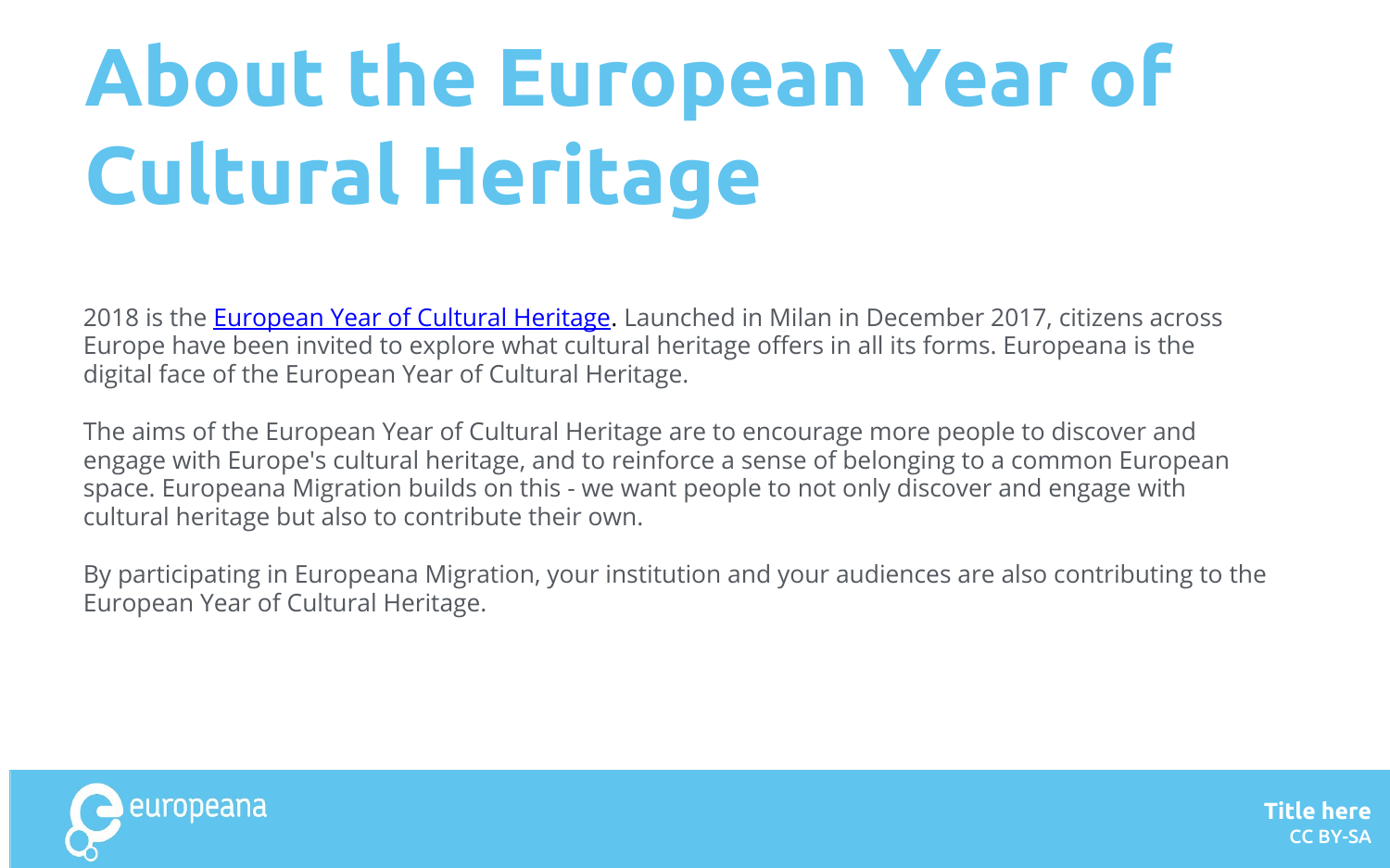## **Why should people contribute their stories?**

#### **Your story is important**

We all have objects and tales that tell stories of where we've come from and what's shaped our lives. For many of us, that involves our family's stories of migration and immigration. Sharing your own personal migration history can help us to tell a really big story - the story of Europe and the people who live here.

#### **Sharing your story is easy**

These objects are important parts of your heritage and recording and digitising them is easier than you might think. Once it's done, they will become part of the Europeana Migration Collection.

#### **Your story can be used by others**

Your story is part of Europe's rich and shared history of migration, and now it can be recorded for the future, and made freely available for anyone to discover and use for education, research, inspiration and pleasure.

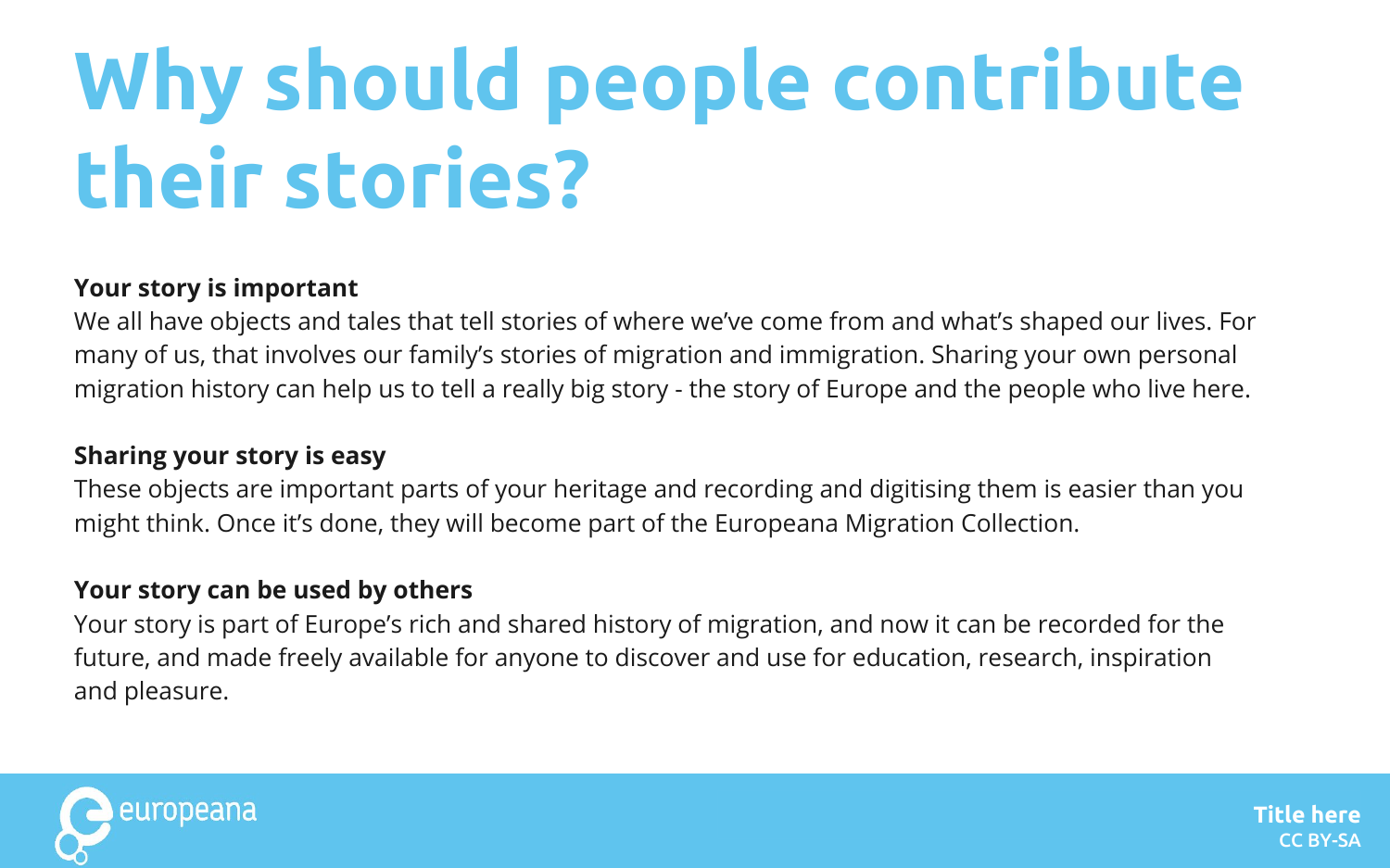## **An online migration collection**

**What's in the collection?** The scope of the digital material in the Europeana Migration collection will be broad, with content from a diverse range of museums sitting with family stories from the people of Europe, providing a full and rich picture of migration throughout Europe. Geographically, it will cover migration to, from and within Europe. Historically, it will reflect the migration movements that have occurred in Europe over many centuries.

**Where is the material from?** The Europeana Migration collection brings together digital collections dedicated to the theme of migration to, from and within Europe, sourced from both cultural heritage institutions and the public. The collection will grow in size and scope throughout 2018 as new content is added from collection events, online submissions, the collections of dedicated migration museums, and both existing and new Europeana data partners.

**Who is it for?** Europeana Migration is a resource for all - an important online testament to Europe's rich and shared history of migration, freely available for anyone to discover and use for education, research, inspiration and pleasure.

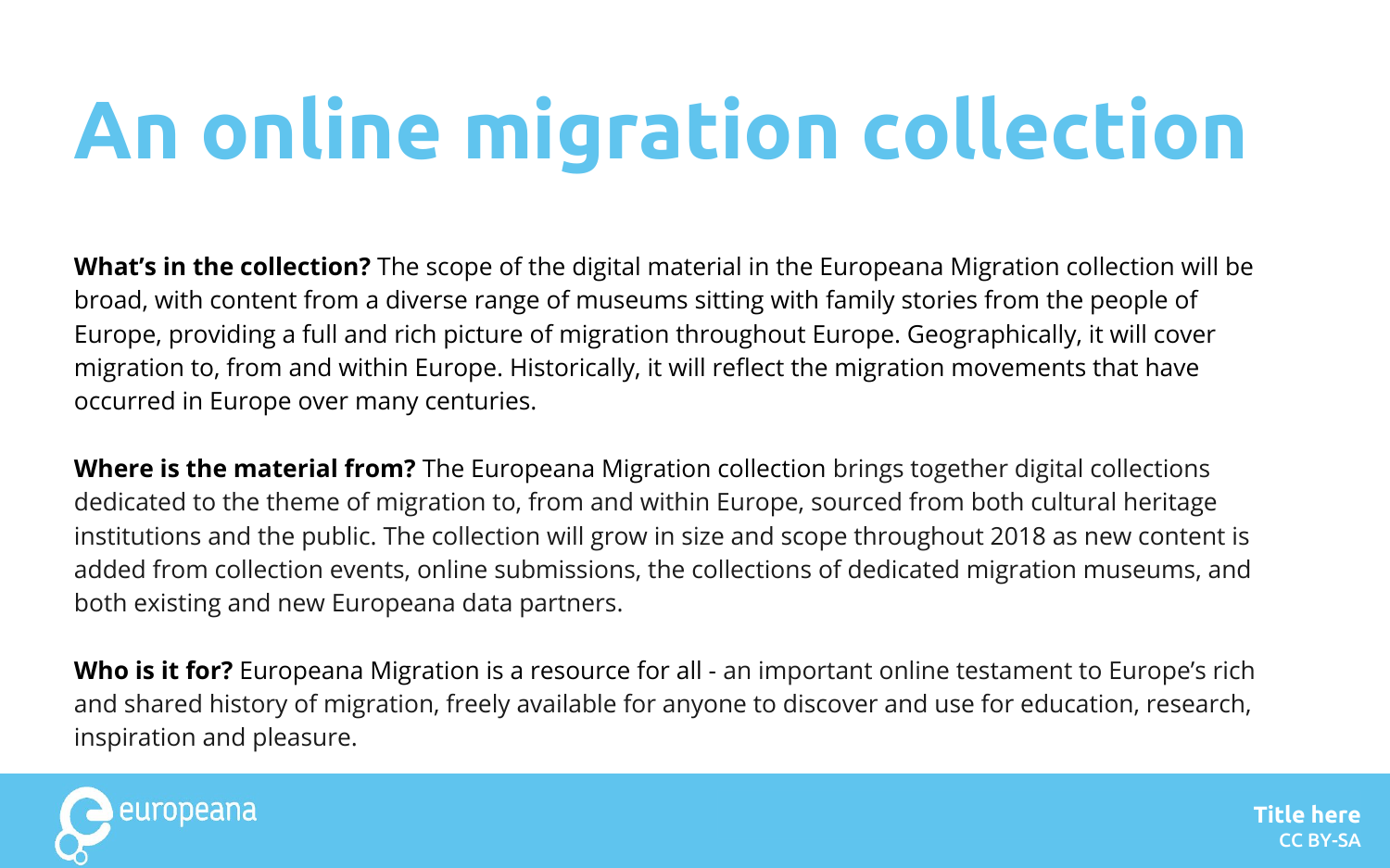### **Collection day events**

Throughout 2018, the European Year of Cultural Heritage, Europeana will run a series of collection days and events involving museums, libraries, archives and audiovisual collections across Europe that specialise in or are interested in the theme of migration.

#### **What are you asking people to do?**

People across Europe, young and old, will be encouraged to join in both online - by contributing to and exploring a new migration collection on the Europeana Collections website - and in the real world - by participating at collection days - museum events where they can add their personal migration stories.

#### **What are we asking you to do?**

When you run a collection day, you invite people to come along and share their family's stories of migration, bringing objects that help to tell those stories, for example, photographs, letters, postcards, films or items of clothing. You will help visitors to record and digitise their stories on the day so that they become part of the Europeana Migration collection. Here, they will sit alongside items from European museum collections and be available for anyone to read online.

**Title here**

CC BY-SA

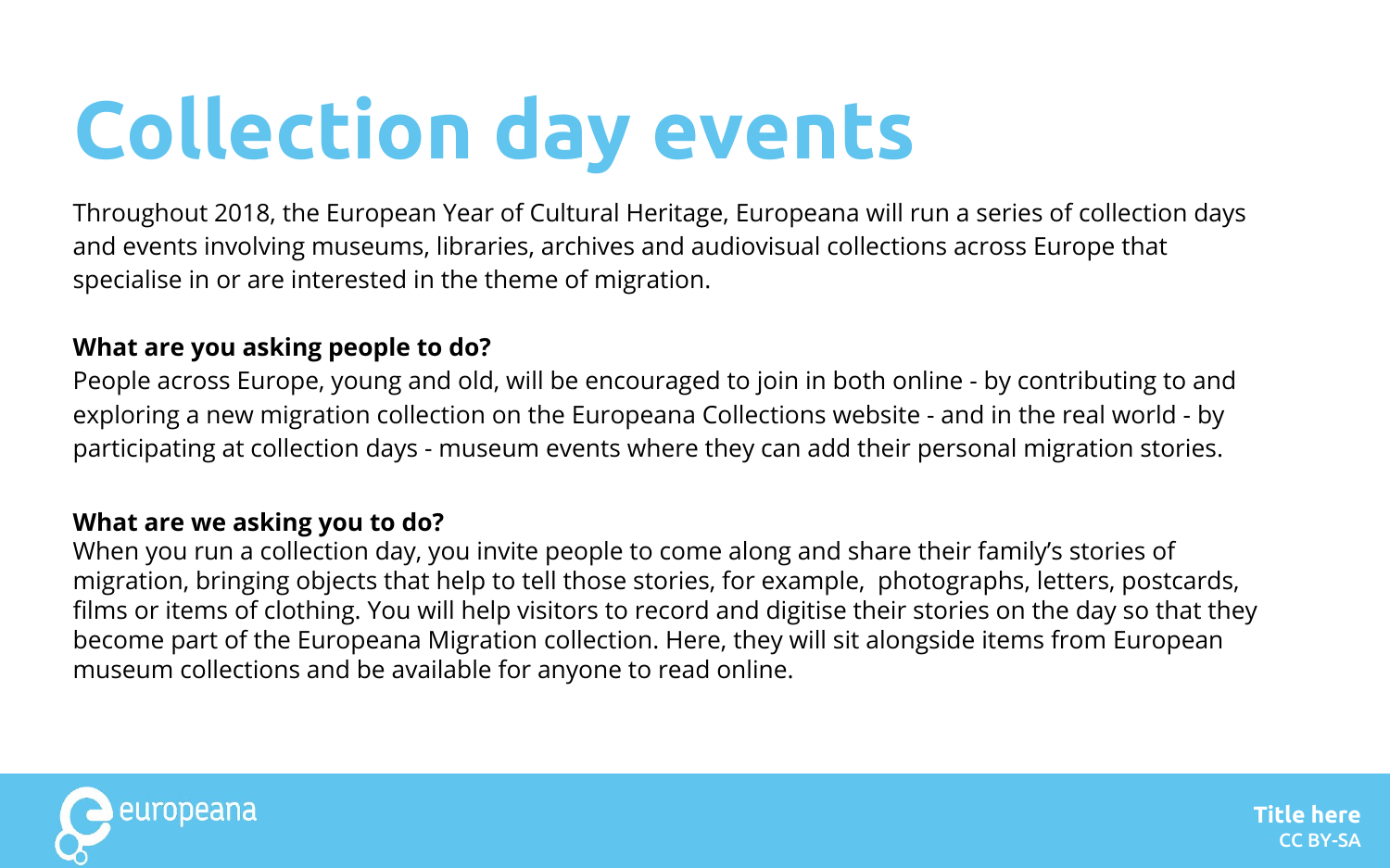### **On the day**

**What to tell your audiences about your collection day event…** 

**What to bring**: Bring along one or more objects that are part of your family's migration story and as many details about them as you can. For example, letters, diaries, photographs, artworks, recipes, items of clothing, videos, badges, or songs.

**On the day:** These objects are important parts of your heritage and recording and digitising them is easier than you might think. We'll ask you a few questions about yourself, hear your story and photograph your objects so you can take them home again.

**What happens next:** Once we've got all the info we need, your story will become part of the Europeana Migration Collection. You'll be able to find it online soon after the event. Here, it'll be displayed alongside migration collections from museums and galleries across Europe as well as other migration stories from this and other events.

**Looking after your story:** Your story is personal, and of course that means you want to make sure it's told the right way. By contributing your story, you're allowing other people to view it, share it and quote the words or use the imagery. They in turn must always properly credit you as creator of the story. You can contact Europeana at any time to remove your story from Europeana Migration, or to change the details if you spot something that's incorrect.

**Title here**

CC BY-SA